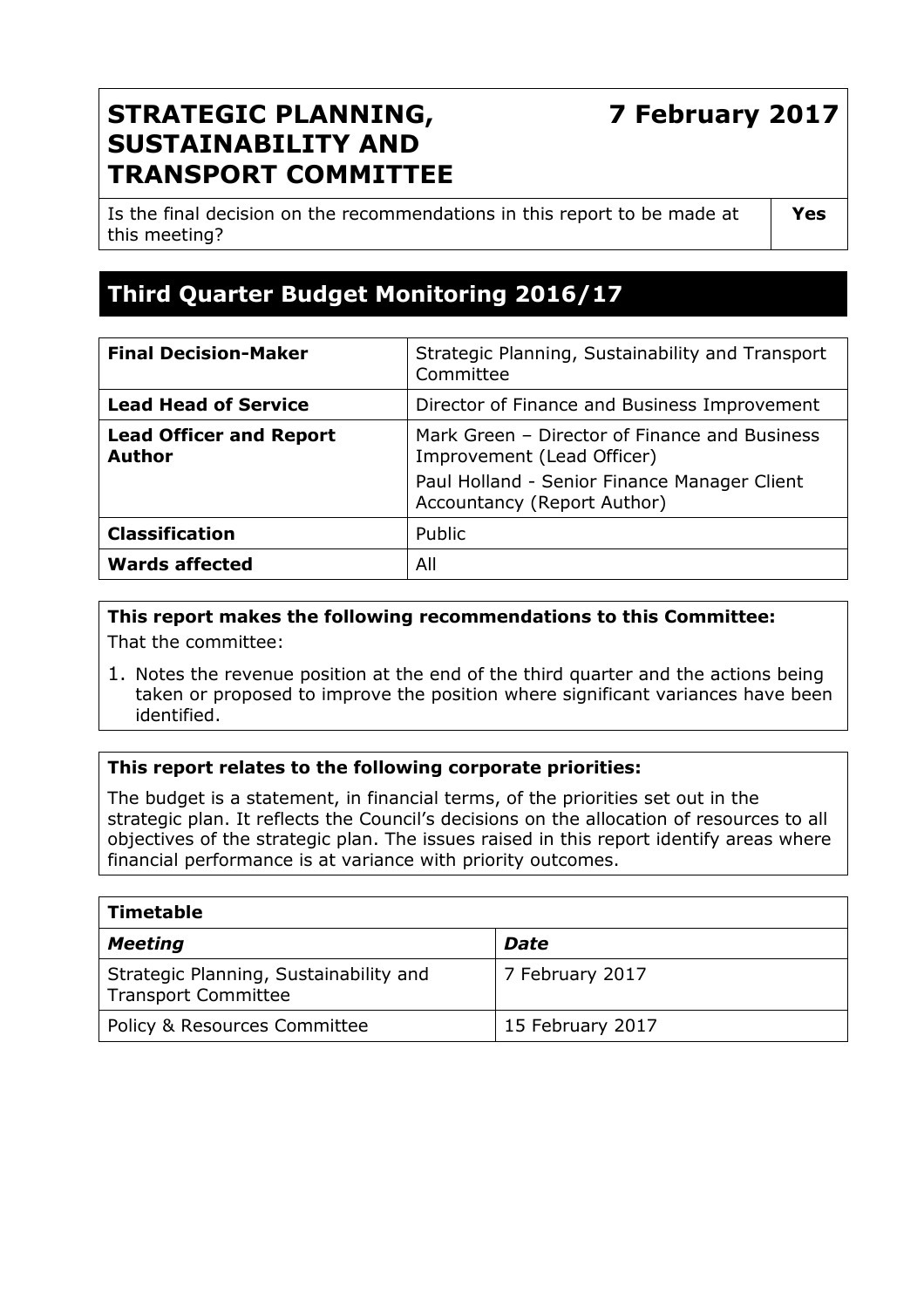### **1. PURPOSE OF REPORT AND EXECUTIVE SUMMARY**

- 1.1 This report provides the committee with an overview of the revenue budget and outturn for the third quarter of 2016/17, and highlights financial matters which may have a material impact on the medium term financial strategy or the balance sheet.
- 1.2 As at the 31 December 2016, this committee was showing a small overall favourable variance of £41,986, although there are significant adverse and favourable variances within this total. The individual variances for each service area are detailed at **Appendix I**.
- 1.3 The position for the council as a whole at the end of the second quarter shows a decrease in the overspend forecast at the end of the second quarter. Additional controls over spending that were introduced to address this at the end of the second quarter are detailed at paragraph 2.8 of this report.

#### **2. INTRODUCTION AND BACKGROUND**

- 2.1 The Director of Finance & Business Improvement is the Responsible Financial Officer, and has overall responsibility for budgetary control and financial management. However in practice, day to day budgetary control is delegated to service managers, with assistance and advice from their director and the finance section.
- 2.2 The medium term financial strategy for 2016/17 onwards was agreed by full Council on 2 March 2016. This report advises and updates the committee on the current position with regards to revenue expenditure against the approved budgets.
- 2.3 Attached at **Appendix I** is a table detailing the current budget and expenditure position for this Committee's services in relation to the third quarter of 2016/17, to December 2016. The appendix details the net budget per cost centre for this Committee, excluding capital charges. Actual expenditure is shown to the end of December 2016 and includes accruals for goods and services received but not yet paid for.
- 2.4 The columns of the table in the Appendix show the following detail:
	- a) The cost centre description;
	- b) The value of the total budget for the year;
	- c) The amount of the budget expected to be spent by the end of December 2016;
	- d) The actual spend to that date;
	- e) The variance between expected and actual spend;
	- f) The forecast spend to year end; and
	- g) The expected significant variances at 31 March 2017.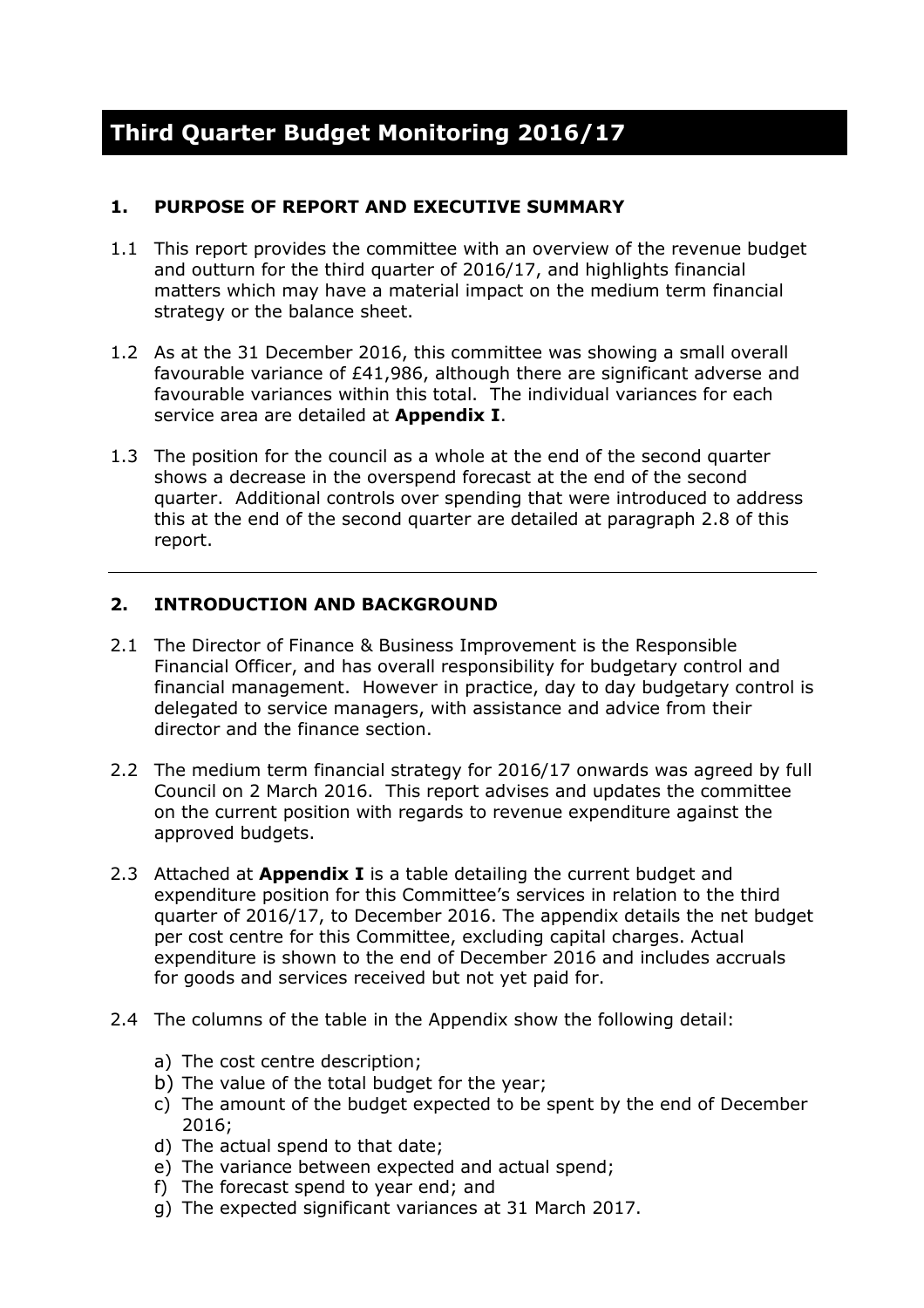- 2.5 **Appendix I** shows that of an annual budget of -£708,440 there was an expectation that net income of -£434,502 would be achieved by the end of the third quarter. At this point in time the budget position for this committee as a whole is a small underspend of £41,986. However, the full year forecast indicates that there is expected to be a net underspend of £233,000 by 31 March 2017.
- 2.6 Explanations for variances within individual cost centres which exceed or are expected to exceed £30,000 are provided below in accordance with the council's constitution:

|                                                                                                                                                                                                                                                                                                                                                                                                                                                                               | <b>Positive</b><br><b>Variance</b><br>Q3<br>£000 | <b>Adverse</b><br>Variance<br>Q3<br>£000 | Year<br>end<br><b>Forecast</b><br><b>Variance</b><br>£000 |
|-------------------------------------------------------------------------------------------------------------------------------------------------------------------------------------------------------------------------------------------------------------------------------------------------------------------------------------------------------------------------------------------------------------------------------------------------------------------------------|--------------------------------------------------|------------------------------------------|-----------------------------------------------------------|
| <b>Strategic Planning, Sustainability</b><br>and Transport Committee                                                                                                                                                                                                                                                                                                                                                                                                          |                                                  |                                          |                                                           |
| Pay & Display Car Parks -Lockmeadow<br>and King Street car parks have<br>significantly outperformed against their<br>income targets, despite the increased<br>income budgets which were set for<br>2016/17. This trend is expected to<br>continue through to the end of 2016/17.<br>It should be noted that the forecast<br>incorporates a shortfall of £73,000 for<br>Mote Park car park. This has been offset<br>against the overall underspend in the<br>forecast outturn. | 201                                              |                                          | 247                                                       |
| <b>On-Street Parking - the surplus</b><br>position in this area is expected to be<br>maintained through to the year end. It<br>should be noted that this surplus is ring-<br>fenced to parking.                                                                                                                                                                                                                                                                               | 72                                               |                                          | 84                                                        |
| <b>Development Management - there</b><br>has been an overspend on agency staff<br>costs which was not met by actual<br>income received. The Head of Service<br>has been aware of the problem and has<br>taken steps to address the issue, which<br>has reduced the variance that was<br>forecast at the end of the $2^{nd}$ quarter.                                                                                                                                          |                                                  | $-215$                                   | $-212$                                                    |
| <b>Building regulations - income</b><br>continues to be above budget in this<br>area, and the underspend is expected to<br>continue through to the end of the year.<br>It should be noted that this service is<br>required to break even on a rolling three<br>year basis.                                                                                                                                                                                                    | 68                                               |                                          | 94                                                        |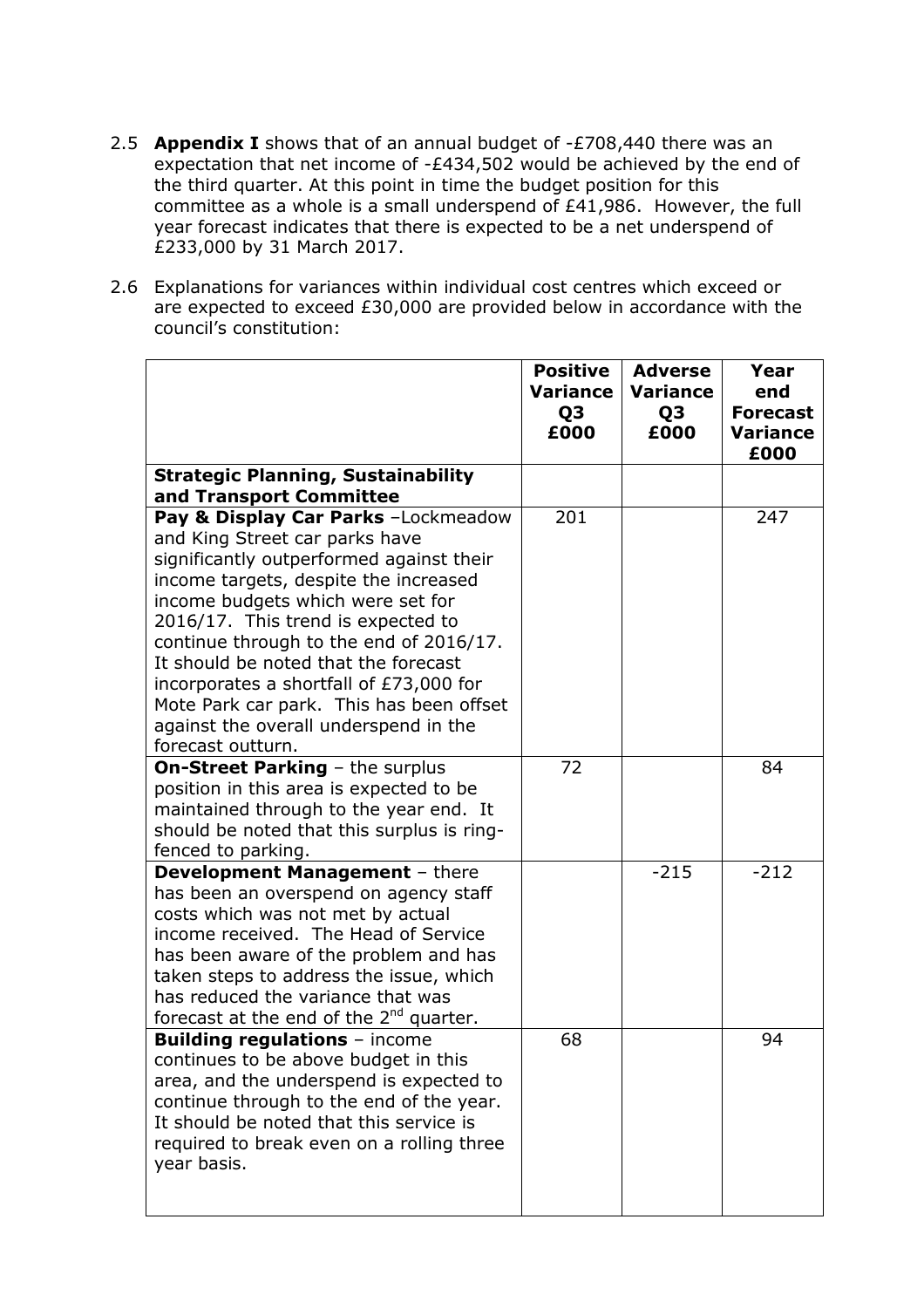| <b>Street Naming &amp; Numbering -</b>    | 20  |
|-------------------------------------------|-----|
| although this variance is less than       |     |
| £30,000 it has been included as it is     |     |
| generating additional income above and    |     |
| beyond projected levels.                  |     |
| <b>Strategic Planning, Sustainability</b> | 233 |
| and Transport Total                       |     |

- 2.7 The overall forecast for the council at the end of the third quarter shows a decrease in the overspend projected at the end of the second quarter. Increased control in the following areas of spending were introduced across the council at the end of the second in order to improve the position:
	- 1. Recruitment;
	- 2. Temporary staff;
	- 3. Discretionary spending; and
	- 4. Contractual commitments.

These have achieved a measure of success and at this stage a reduction in the previously forecast overspend is projected for the Council as a whole.

#### **3 AVAILABLE OPTIONS**

3.1 In considering the current position on the revenue budget at the end of December 2016 the committee can chose to note those actions and reconsider the outcomes at the end of the third quarter or it could chose to take further action.

#### **4 PREFERRED OPTION AND REASONS FOR RECOMMENDATIONS**

4.1 The committee is requested to note the content of the report and agree on any necessary action to be taken in relation to the budget position.

#### **5 CONSULTATION RESULTS AND PREVIOUS COMMITTEE FEEDBACK**

5.1 This report is not expected to lead to any consultation.

#### **6 NEXT STEPS: COMMUNICATION AND IMPLEMENTATION OF THE DECISION**

- 6.1 The third quarter budget monitoring reports will be considered by the service committees in February 2017, culminating in a full report to Policy and Resources committee on 15 February.
- 6.2 Details of the actions taken by service committees to manage the pressures in their budgets will be reported to Policy and Resources committee at this meeting.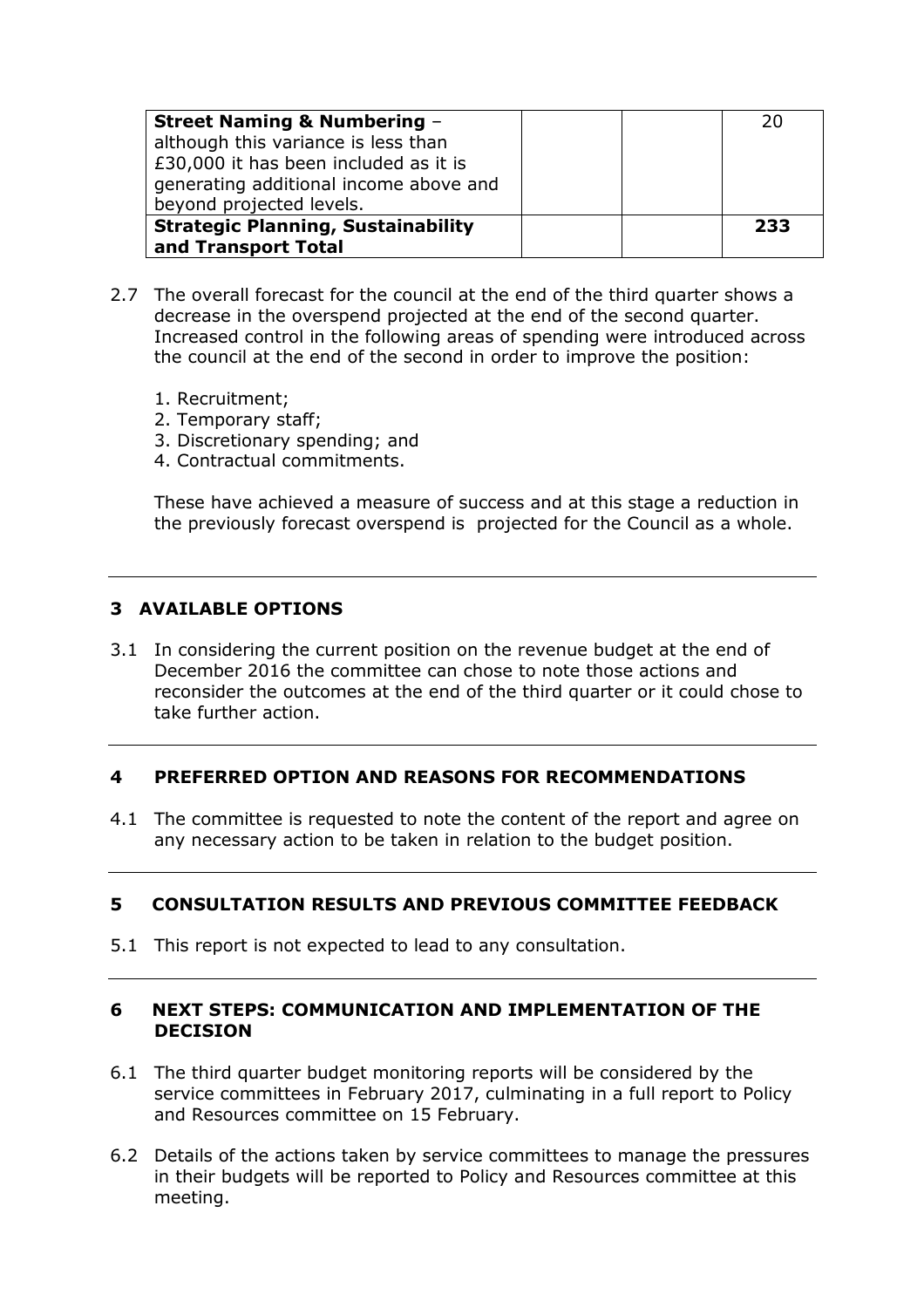## **7 CROSS-CUTTING ISSUES AND IMPLICATIONS**

| <b>Issue</b>                                    | <b>Implications</b>                                                                                                                                                                                                                                                                                                                                                                                                                                                                                                                                                                                                                       | Sign-off                                                   |
|-------------------------------------------------|-------------------------------------------------------------------------------------------------------------------------------------------------------------------------------------------------------------------------------------------------------------------------------------------------------------------------------------------------------------------------------------------------------------------------------------------------------------------------------------------------------------------------------------------------------------------------------------------------------------------------------------------|------------------------------------------------------------|
| <b>Impact on Corporate</b><br><b>Priorities</b> | This report monitors actual<br>activity against the revenue<br>budget and other financial<br>matters set by Council for the<br>financial year. The budget is<br>set in accordance<br>with the Council's medium term<br>financial strategy which is<br>linked to the strategic plan and<br>corporate priorities.                                                                                                                                                                                                                                                                                                                           | Director of<br>Finance &<br><b>Business</b><br>Improvement |
| <b>Risk Management</b>                          | The Council has produced a<br>balanced budget for both<br>capital and revenue<br>expenditure and income for<br>2016/17 This budget is<br>set against a backdrop of<br>limited resources and an<br>difficult economic climate.<br>Regular and comprehensive<br>monitoring of the type included<br>in this report ensures early<br>warning of significant issues<br>that may place the Council at<br>financial risk. This gives this<br>committee the best opportunity<br>to take actions to mitigate such<br>risks.<br>The issues set out in this report<br>do not exhibit the level of<br>potential risk identified in<br>previous years. | Director of<br>Finance &<br><b>Business</b><br>Improvement |
| <b>Financial</b>                                | Financial implications are the<br>focus of this report through<br>high level budget monitoring.<br>The process of budget<br>monitoring ensures that<br>services can react quickly to<br>potential resource problems.<br>The process ensures that the<br>Council is not faced by<br>corporate financial problems<br>that may prejudice the delivery<br>of strategic priorities.                                                                                                                                                                                                                                                            | Director of<br>Finance &<br><b>Business</b><br>Improvement |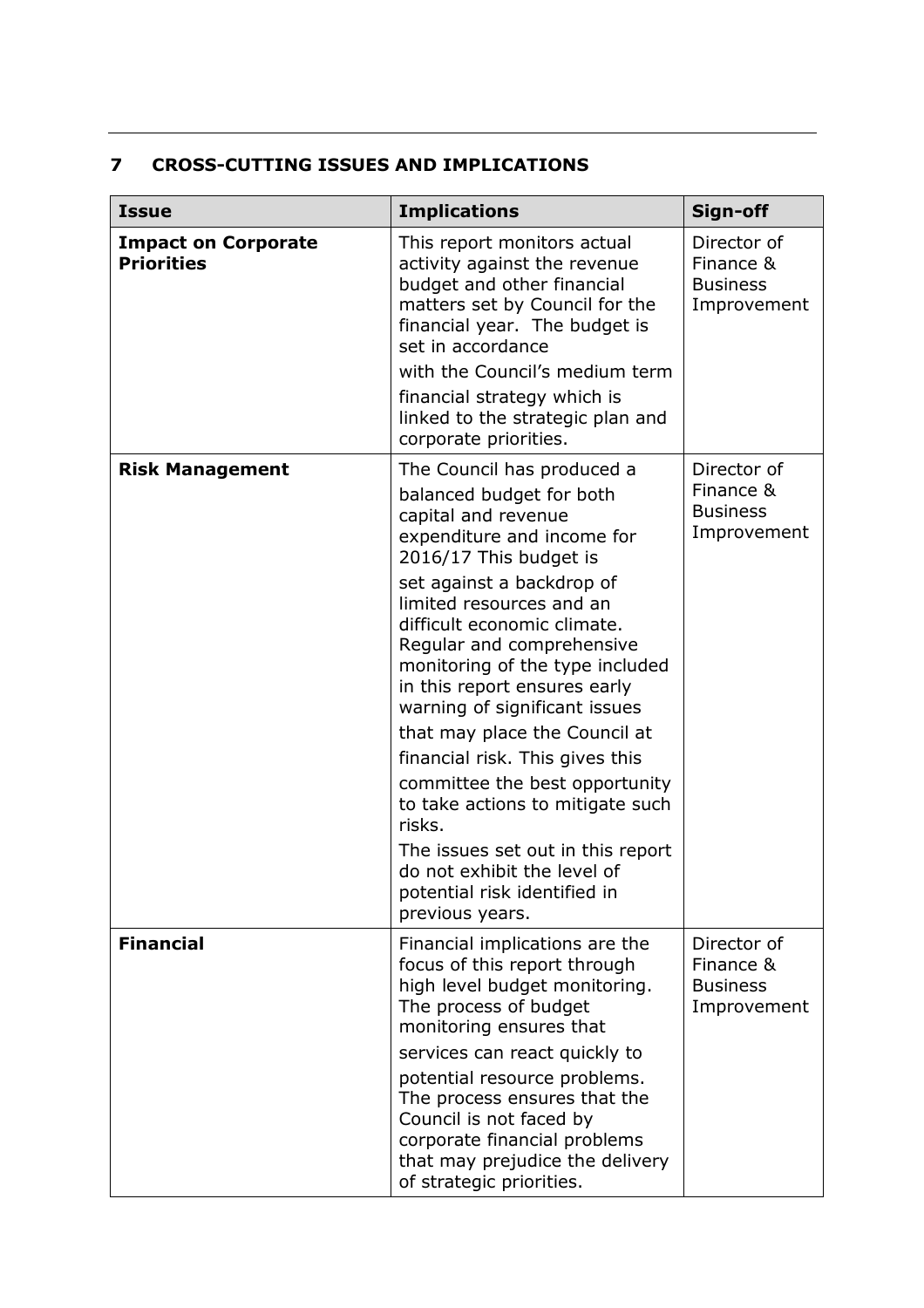| <b>Staffing</b><br>Legal                               | The budget for staffing<br>represents approximately 50%<br>of the direct spend of the<br>council and is carefully<br>monitored. Any issues in<br>relation to employee costs will<br>be raised in this and future<br>monitoring reports.<br>The Council has a statutory<br>obligation to maintain a<br>balanced budget this<br>monitoring process<br>enables the committee to | Director of<br>Finance &<br><b>Business</b><br>Improvement<br>[Legal Team] |
|--------------------------------------------------------|------------------------------------------------------------------------------------------------------------------------------------------------------------------------------------------------------------------------------------------------------------------------------------------------------------------------------------------------------------------------------|----------------------------------------------------------------------------|
|                                                        | remain aware of issues and the<br>process to be taken to maintain<br>a balanced budget for the year.                                                                                                                                                                                                                                                                         |                                                                            |
| <b>Equality Impact Needs</b><br><b>Assessment</b>      | The budget ensures the focus<br>of resources into areas of need<br>as identified in the Council's<br>strategic priorities. This<br>monitoring report ensures that<br>the budget is delivering<br>services to meet those needs.                                                                                                                                               | Director of<br>Finance &<br><b>Business</b><br>Improvement                 |
| <b>Environmental/Sustainable</b><br><b>Development</b> | No specific issues arise.                                                                                                                                                                                                                                                                                                                                                    | Director of<br>Finance &<br><b>Business</b><br>Improvement                 |
| <b>Community Safety</b>                                | No specific issues arise.                                                                                                                                                                                                                                                                                                                                                    | Director of<br>Finance &<br><b>Business</b><br>Improvement                 |
| <b>Human Rights Act</b>                                | No specific issues arise.                                                                                                                                                                                                                                                                                                                                                    | Director of<br>Finance &<br><b>Business</b><br>Improvement                 |
| <b>Procurement</b>                                     | No specific issues arise.                                                                                                                                                                                                                                                                                                                                                    | Director of<br>Finance &<br><b>Business</b><br>Improvement                 |
| <b>Asset Management</b>                                | Resources available for asset<br>management are contained<br>within both revenue and capital<br>budgets and do not represent a<br>significant problem at this time.                                                                                                                                                                                                          | Director of<br>Finance &<br><b>Business</b><br>Improvement                 |

## **8 REPORT APPENDICES**

The following documents are to be published with this report and form part of the report: